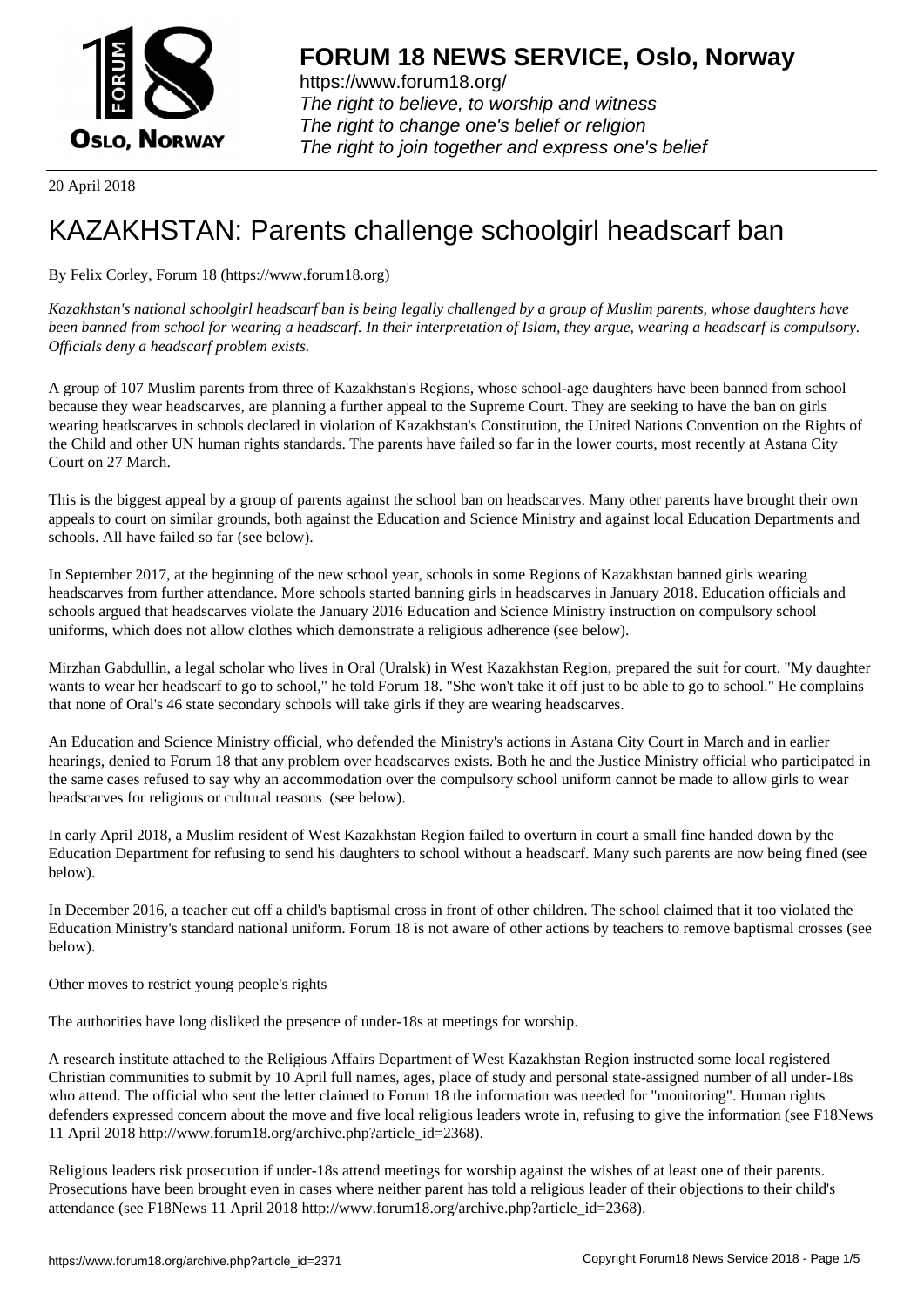The demand to supply personal data on under-18s came as further restrictions on young people's participation in meetings for worship are likely to be included in the proposed Amending Law now being discussed in a Working Group in the lower house of parliament, the Majilis (see F18News 11 April 2018 http://www.forum18.org/archive.php?article\_id=2368). The latest Working Group meetings were held on 16 and 17 April.

In February, a court in the central Karaganda Region fined a local Muslim for teaching his faith to under-18s in his home village. "This is not allowed under the law," the chief lawyer of the District Administration who supported the prosecution in court told Forum 18 (see F18News 11 April 2018 http://www.forum18.org/archive.php?article\_id=2368.

## Compulsory uniforms

Article 30 of Kazakhstan's Constitution declares that "Citizens are guaranteed the right to free secondary education in state educational establishments. Secondary education is compulsory."

However, as early as 2013, some schools banned girls from attending if they were wearing headscarves. A father in Aksai in West Kazakhstan Region challenged through the local court the school which had rejected his daughter. He argued that the ban amounted to discrimination on grounds of religion. Both his suit in December 2013 and his appeal the following March were rejected, according to the decisions seen by Forum 18.

The Education and Science Ministry enacted a new nationwide compulsory school uniform in a Decree of 14 January 2016, signed by the then Minister Aslan Sarinzhipov. Point 13 of the regulations declares: "The inclusion in school uniform of elements of clothing of religious adherence of various confessions is not allowed."

Education authorities in some Regions started banning girls in headscarves from attending school from the beginning of the school year in September 2017. Aktobe Region enacted further bans on such girls from attending from the beginning of the school term in January 2018. Some other Regions still allow girls in headscarves to attend school.

Some Muslim parents stopped sending their daughters to school after the ban on headscarves in schools was brought in. Those who could afford it have moved to other cities where the ban is not enforced or send their daughters to privately-run schools (which are allowed). Others have enrolled their daughters in online education, mainly from Russian providers. A few parents have chosen to emigrate with their families.

Regional Education Departments have fined many parents for refusing to send their daughters to school (see below).

Legal challenge to school headscarf ban

Between October and December 2017, several dozen parents from West Kazakhstan Region, Aktobe Region and Atyrau Region tried to challenge through the courts the legality of Point 13 of the uniform regulations banning "clothing of religious adherence".

One suit, initially from 36 parents, was lodged against the Education and Science Ministry at Esil District Court in Astana, as the Ministry is based in the District.

They argued that Point 13 of the regulations banning clothes expressing a child's religious identity violated Article 30 of the UN Convention on the Rights of the Child, as well as Kazakhstan's Constitution and the Religion Law.

Article 30 of the UN Convention on the Rights of the Child declares: "In those States in which ethnic, religious or linguistic minorities or persons of indigenous origin exist, a child belonging to such a minority or who is indigenous shall not be denied the right, in community with other members of his or her group, to enjoy his or her own culture, to profess and practise his or her own religion, or to use his or her own language."

On 20 December 2017, by which time it had been joined by other parents, Judge Kalzhan Ermaganbetova of Esil District Court rejected the parents' suit, according to the decision seen by Forum 18.

The parents challenged this in an appeal to Astana City Court. Other parents who had brought similar suits against the Education and Science Ministry and the Justice Ministry joined the appeal. The parents' case was put in court by Rauila Rogacheva, a lawyer from the Russian city of Orenburg.

"Wearing a headscarf is an inalienable element of the clothing of an individual who professes Islam, and is their choice and right," the parents claimed. They went on to argue that in their interpretation of their faith, "Islamic canons prescribe for all girls and women the compulsory covering of all parts of the body apart from the face and hands. Removing the scarf from the head or baring the shoulders represents an insult to the religious feelings of the child and parents."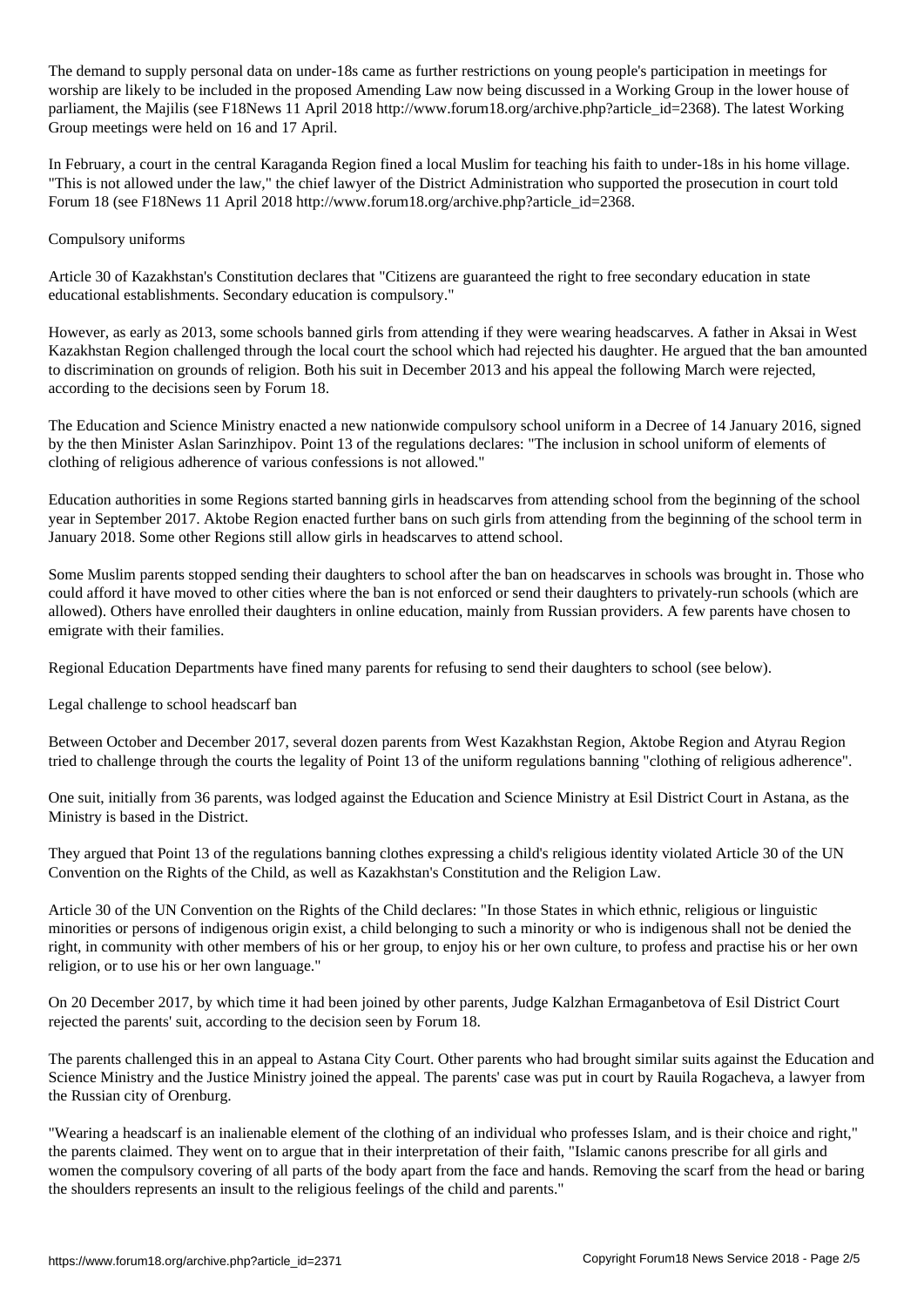of the International Covenant on Civil and Political Rights and other UN standards. They also pointed to the guarantee of free secondary education in state schools in Article 30 of the Constitution.

However, the prosecutor Akmaral Baizanova, as well as the Education and Science Ministry and Justice Ministry representatives, rejected the parents' arguments. The court upheld the officials' arguments that the Education and Science Ministry sets the national school uniform policy and that the law guarantees the secular nature of state schools. It denied that this violated the right of children to state secondary education.

The court also rejected arguments that the denial of access to state schools by girls in headscarves violated international human rights commitments.

"The principle of the secular nature of education in the Republic secures the equality of all religions," the court claimed. "The ban on the inclusion in the school uniform of elements of clothing of religious adherence of various confessions was introduced with the aim of preserving the internal order of educational establishments and the avoidance of manifestations of social, property or other differences between students."

On 27 March 2018, the panel of three judges, chaired by Taisiya Mirzoyan, rejected the parents' suit, according to the decision seen by Forum 18.

"The court took only a formal approach to the issue and didn't tackle it seriously," Rogacheva, the Russian lawyer who led the parents' case in court, told Forum 18 from the Russian city of Orenburg on 20 April. "Children are suffering – officials are violating the right of believers to freedom of religion and of children to education."

Mirzhan Gabdullin, a legal scholar who lives in Oral in West Kazakhstan Region, prepared the suit for court. "We'll take our case to the Supreme Court," he told Forum 18 from Oral on 10 April. "We have six months to lodge the case."

Erik Aidabulin, one of the two Education and Science Ministry officials who defended its position in the Astana City Court appeal and in similar cases, said he could not discuss the case. "We set out our case in court," he told Forum 18 from Astana on 17 April. "The parents raised the question and applied to court. It took its decision that their rights have not been restricted and the decision has now entered into legal force."

Asked why schools cannot make an accommodation to its uniform policy to prevent girls who wish to wear a headscarf from being denied state school education, Aidabulin responded: "There isn't a problem here."

Similarly, Maira Sergaliyeva, the Justice Ministry official who defended its position in the Astana City Court appeal and in similar cases, insisted she could not discuss the Ministry's case. "I can't comment either on the case or the issue itself," she told Forum 18 from Astana on 17 April. "Our opponents have the right to challenge it." She too refused to say why the state cannot make an accommodation over access to state-run schools for girls who wish to wear a headscarf.

Latest challenge fails in Astana City Court

Three other Muslim parents – Aslanbek Merkashev, Murat Kaziyev and Nurzhan Tokbayev - brought their own challenge against the headscarf ban. On 23 January, Judge Gilsulu Bashenova at Astana's Esil District Court rejected their suit, according to the decision seen by Forum 18. Aidabulin represented the Education and Science Ministry and Sergaliyeva the Justice Ministry.

The parents took their case further. However, on 3 April the panel of judges chaired by the same Judge Mirzoyan rejected their further appeal at Astana City Court, according to the decision seen by Forum 18.

## Fined and fined again

Many parents whose daughters are unable to attend school because of the headscarf ban have been given small administrative fines – some more than once - under Administrative Code Article 409, Part 2. This punishes "Failure by parents or other legal representatives to fulfil or adequately fulfil obligations in the area of education established by law" with fines of 5 Monthly Financial Indicators (MFIs). Education officials are empowered to issue such punishments, which can be challenged in court.

A fine of 5 MFIs represents about three days' average wage for those in formal work.

On 13 December 2017, M. Uralov of West Kazakhstan Region's Department for Control in the Sphere of Education, fined local parent Erlan Khamzin. He had refused to send to school his three daughters (aged between 15 and 7) unless they could wear their headscarves. Uralov fined Khamzin 5 MFIs, 11,345 Tenge, under Administrative Code Article 409, Part 2.

The 47-year-old Khamzin – who works as a school sports coach - lives in the village of Chapayev in Akzhaik District.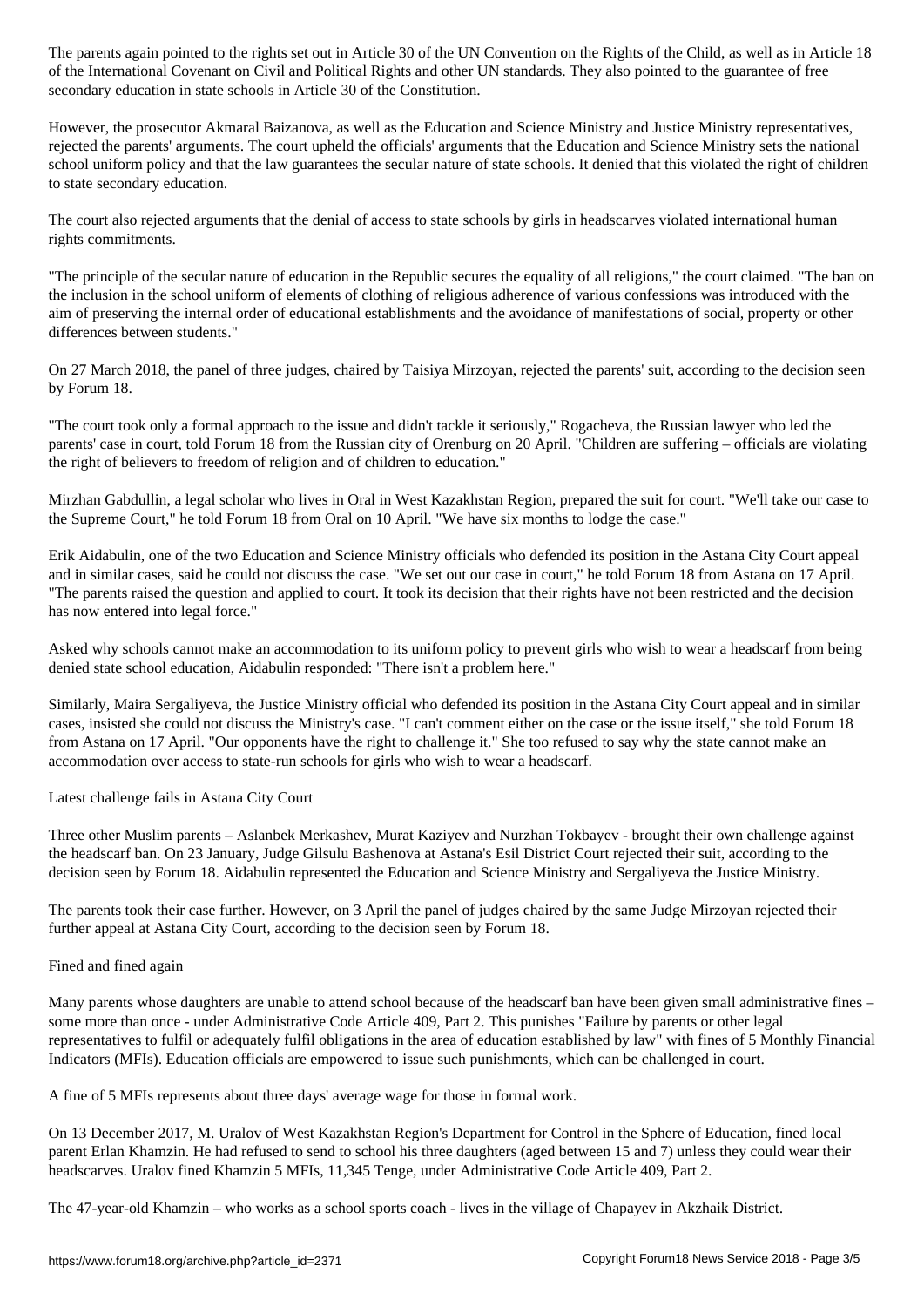Khamzin took his case to Akzhaik District Court, but on 27 December 2017 Judge Askhat Gapuov rejected his appeal, according to the decision seen by Forum 18. The Regional Court rejected his further appeal on 11 January 2018.

Meanwhile, on 25 December 2017, Svetlana Bakhisheva, the head of West Kazakhstan Region's Department for Control in the Sphere of Education, again fined Khamzin under Administrative Code Article 409, Part 2, this time 10 MFIs, 22,690 Tenge.

Khamzin objected to the punishment and again appealed to Akzhaik District Court. However, on 9 January 2018 Judge Amerkhan Kulikeshev rejected Khamzin's appeal and left the fine unchanged, according to the decision seen by Forum 18.

However, Khamzin continued to refuse to send his daughters to school unless they could wear headscarves. A third case was opened against him, this time under Administrative Code Article 409, Part 7. This punishes repeat offences under this Article within one year, with punishments for individuals of 20 MFIs. Courts issue punishments under this Part of Article 409.

On 9 April, Judge Gapuov of Akzhaik District Court found Khamzin guilty of this third "offence" and fined him the prescribed 20 MFIs, 48,100 Tenge, according to the decision seen by Forum 18.

Other parents recently fined, according to court decisions seen by Forum 18, include: Asylbek Mukanbetzhanov (fined in Aktobe on 27 February, appeal rejected in court on 29 March); and Indira Kalzhanova (fined in Aktobe on 5 March, appeal rejected in court on 2 April).

Teacher cuts off child's baptismal cross

In one case, a teacher cut a baptismal cross from the neck of a child in a school in Moskovskoe in Esil District in Akmola Region in December 2016. "The class teacher, citing an order from the school headteacher, used scissors to cut off the cross in the presence of other children," the girl's aunt complained to the Regional Education Department. "In conversation with the school administration, the headteacher would not confirm her order in writing and would not provide the document banning wearing of baptismal crosses."

The Regional Education Department responded that no ban on wearing baptismal crosses existed at the school. It claimed that the girl had asked the teacher to remove the cross because the thread was tight and hurt her neck, and that the cross caused a danger when she was dancing.

The Regional Education Department then reminded the aunt that the 2016 Education and Science Ministry regulations on compulsory school uniforms does not allow anything to indicate a child's faith. It said this restriction applied equally to all faiths.

In a separate response, the Regional Education Department repeated the same arguments to the girl's mother.

Forum 18 asked the school headteacher Svetlana Birzhanova in writing on 12 January 2017 why the class teacher had cut the baptismal cross from the girl's neck. It never received any reply.

Human rights defenders told Forum 18 they are not aware that teachers have taken action against other school children who wear baptismal crosses under their school uniform. (END)

Reports on freedom of thought, conscience and belief in Kazakhstan can be found at http://www.forum18.org/Archive.php?query=&religion=all&country=29.

For more background, see Forum 18's Kazakhstan religious freedom survey at http://www.forum18.org/Archive.php?article\_id=1939.

For a personal commentary from 2005 on how attacking religious freedom damages national security in Kazakhstan, see F18News http://www.forum18.org/Archive.php?article\_id=564.

A compilation of Organisation for Security and Co-operation in Europe (OSCE) freedom of religion or belief commitments can be found at http://www.forum18.org/Archive.php?article\_id=1351.

Follow us on Twitter @Forum\_18 (http://twitter.com/forum\_18)

Follow us on Facebook @Forum18NewsService (http://www.facebook.com/Forum18NewsService)

All Forum 18 text may be referred to, quoted from, or republished in full, if Forum 18 is credited as the source.

All photographs that are not Forum 18's copyright are attributed to the copyright owner. If you reuse any photographs from Forum 18's website, you must seek permission for any reuse from the copyright owner or abide by the copyright terms the copyright owner